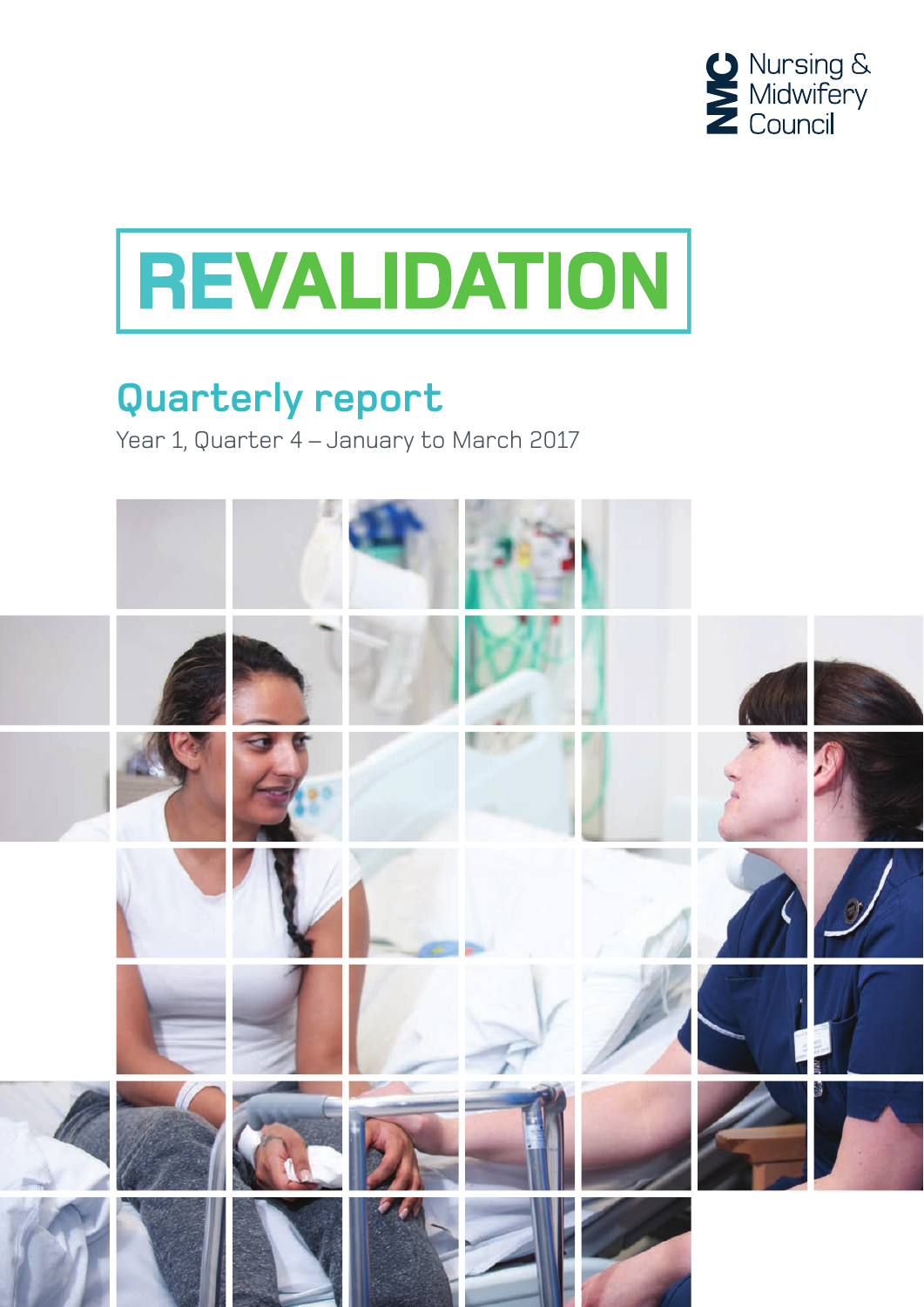# **FOREWORD**

### **Welcome to the final quarterly report for the first year of revalidation.**

As with the previous three quarters we continue to see a positive picture with 93 percent of those due to renew maintaining their registration through revalidation. This continues to compare well with historical averages for renewal.

I am delighted that we are ending the first year of revalidation on the same positive note that we began last April. None of this would have been possible without the work and commitment of all our partners and the nurses and midwives who have embraced revalidation and shared their experiences with us and our evaluation partners.

We look forward to being able to publish our first year review of revalidation alongside an independent evaluation report in July.

> **Emma Broadbent** Director of Registration and Revalidation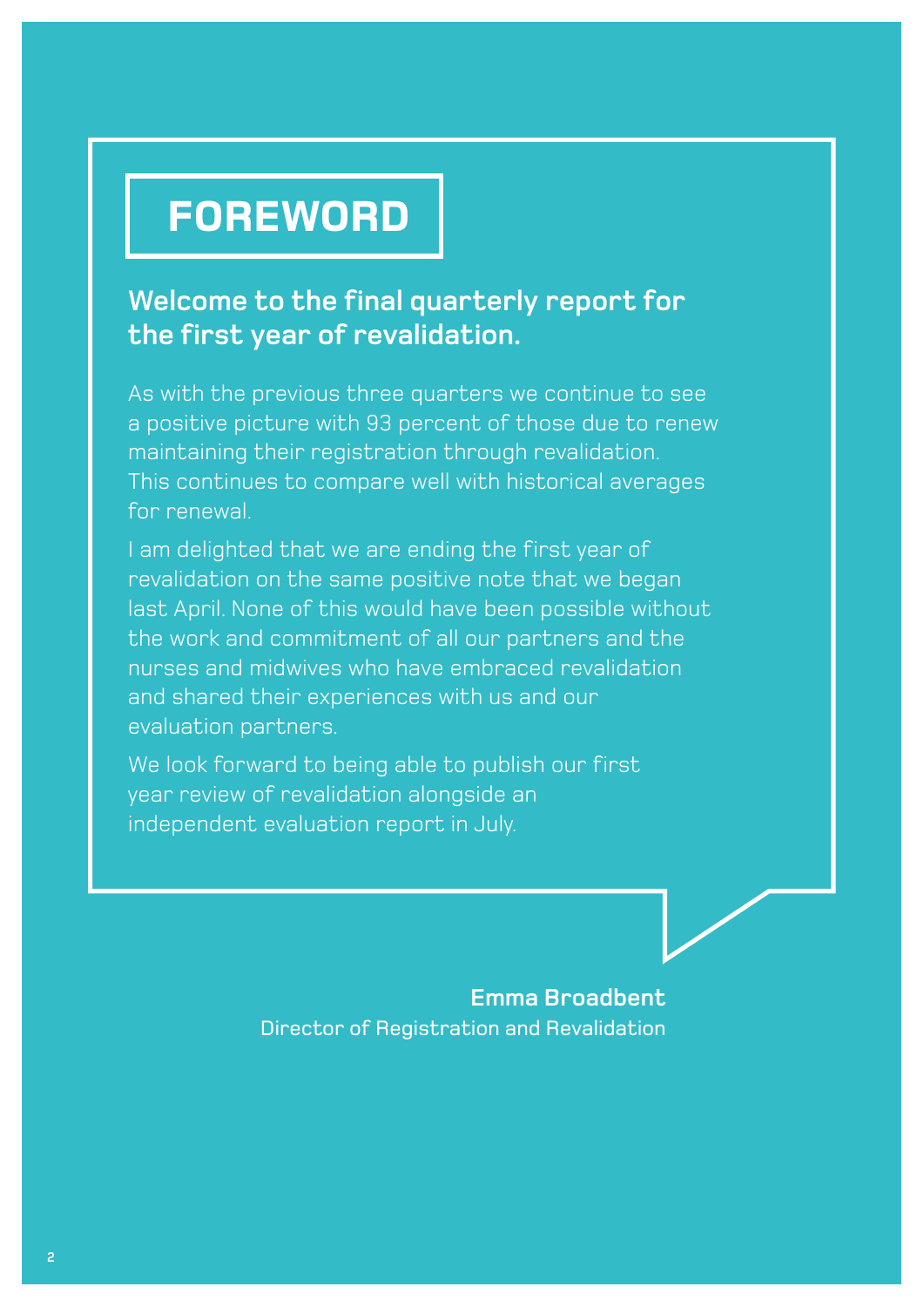# **CONTENTS**

- **4 Introduction**
- **6 The big picture**
- **7 Revalidation summary table**
- **8 Number due to renew vs. number revalidating**
- **9 Revalidated by registration type**
- **10 Number due to revalidate by country**
- **11 Total number revalidating**
- **12 Number revalidating**
- **13 Revalidation through exceptional circumstances**
- **14 Lapsed registrations**

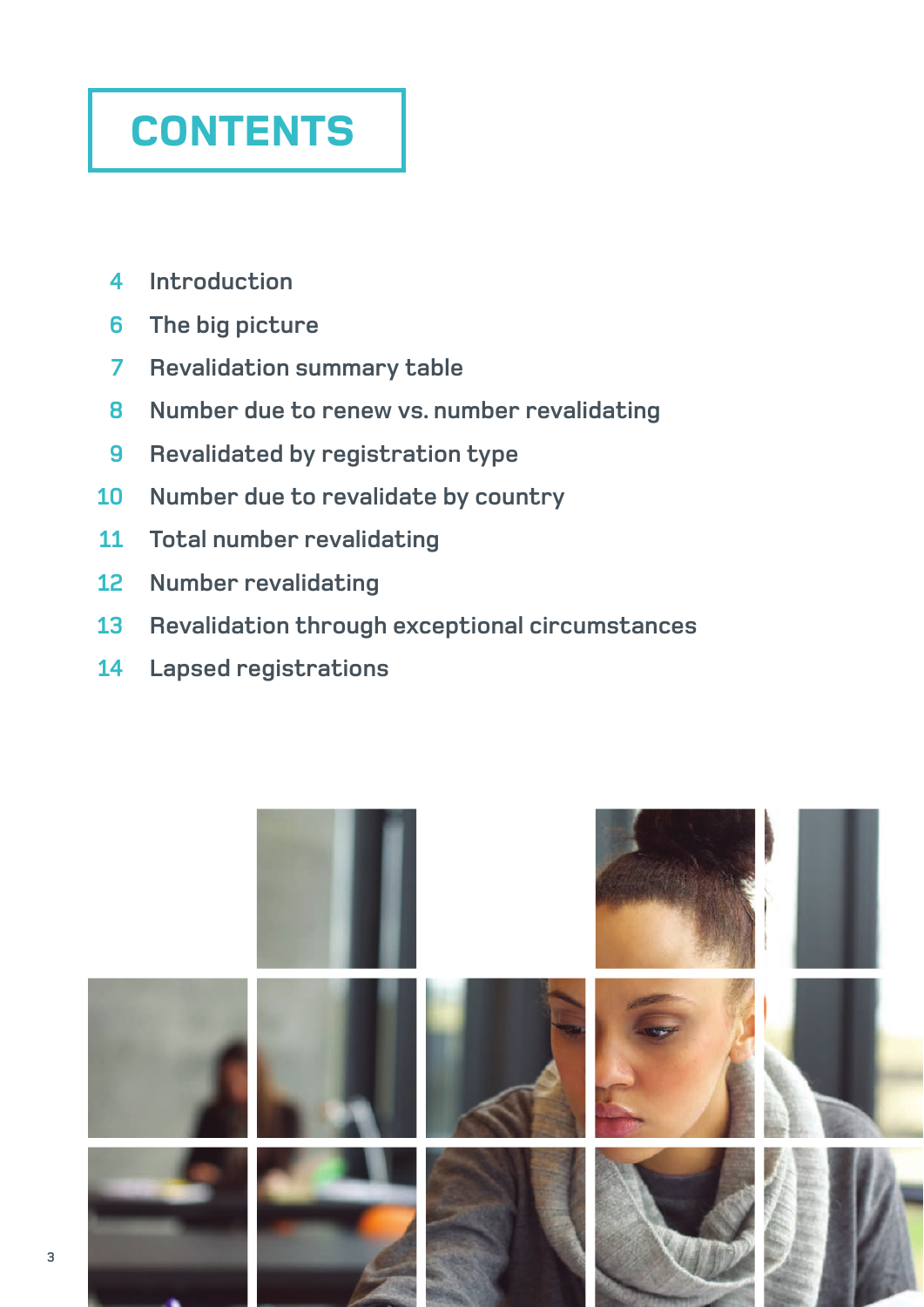# **INTRODUCTION**

## **Revalidation is the new process that all nurses and midwives in the UK need to follow to maintain their registration with the NMC.**

Taking effect from April 2016, nurses and midwives are required to meet a range of requirements that help demonstrate they are practising safely and effectively in line with the Code.

To make sure we monitor and continually improve revalidation, we have committed to reporting quarterly and annually on how the process is going.

The annual report will provide more insight into areas such as scope of practice, reasons for lapsing, work setting, employment type, appraisals and verification. It will also give information on the numbers of nurses and midwives with protected characteristics going through revalidation.

This quarter saw our second peak in March with more people due to revalidate than in most other months (although this number is not as high as our September peak of over 50,000 nurses and midwives). As with September, we are seeing that a higher number of people due to revalidate correlates with a higher renewal rate. This is particularly the case in March for Wales and Northern Ireland, where we have seen renewal rates of 96 percent and 97 percent respectively. The other feature of this quarter is a lower proportion of midwives in the population of those due to renew. However there is no evidence that midwives are lapsing at a higher rate than nurses.

We continue to see a pattern of changes to registration type. As in the past three quarters, the majority of the changes to registration type are dual registrants who lapse one of their registrations.

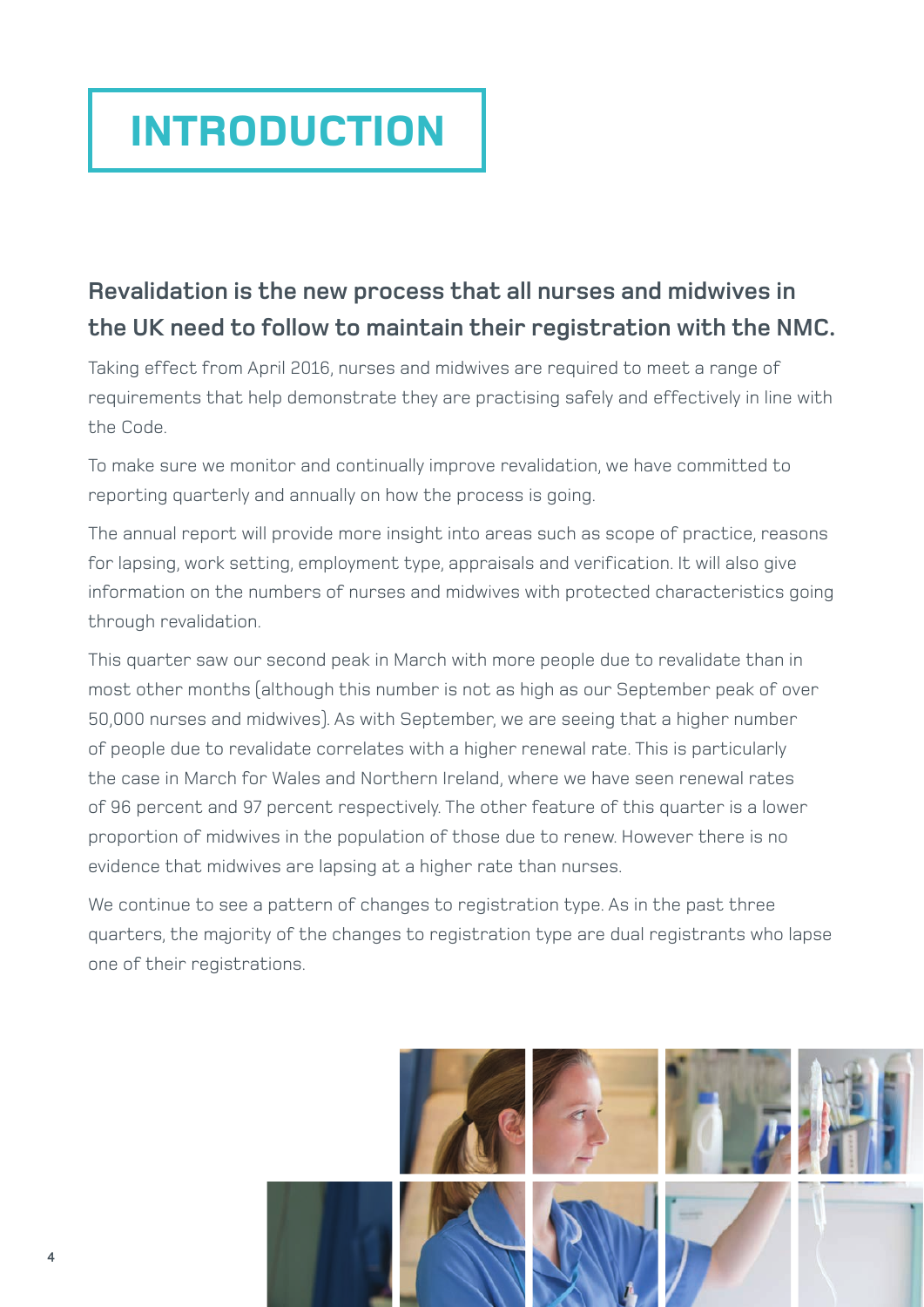Finally, the data does not include nurses and midwives who submitted a revalidation application but by the end of their renewal month had not had their revalidation application fully processed. Reasons for this may include: going through the process of verification, declaring cautions and convictions, declaring a determination from another regulator, or being subject to fitness to practise sanctions.

We welcome your feedback, as well as suggestions on what additional information would be useful. For more information please contact:

**Sara Kovach Clark, sara.kovach-clark@nmc-uk.org**

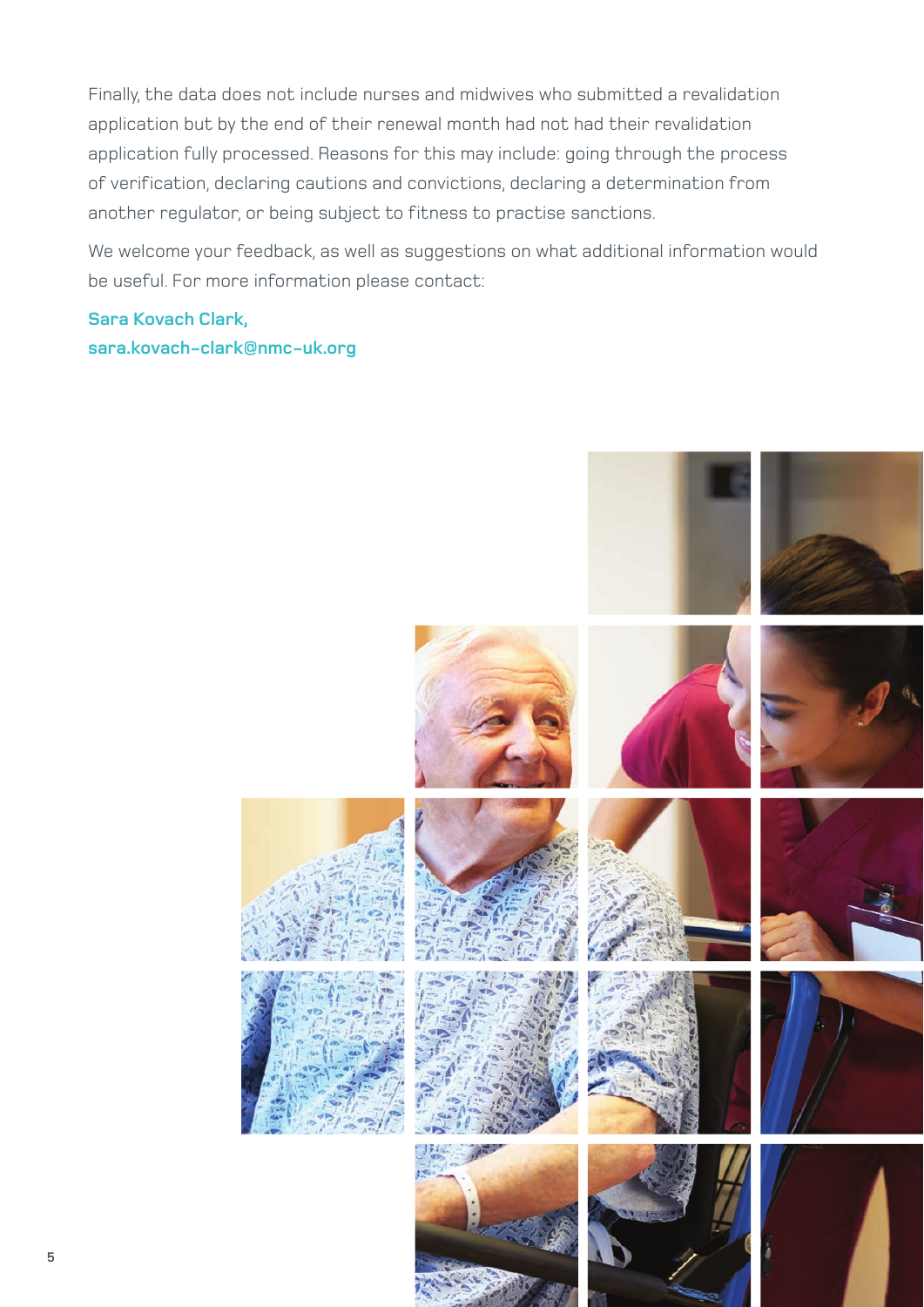# **THE BIG PICTURE**

## **January to MARCH 2017**

**The fourth quarter of revalidation shows that the number of nurses and midwives revalidating is in line with our expectations and similar to the patterns of registration renewal we have seen in the past six years.** 

During this period, **48,598** nurses and midwives renewed their registration.

In the four UK countries, average revalidation rates were very similar, ranging from around **93%** to **95%.**

The proportion of nurses and midwives revalidating by country was:

| <b>England</b>             | 80% |
|----------------------------|-----|
| <b>Scotland</b>            | 10% |
| <b>Wales</b>               | 5%  |
| <b>Northern Ireland</b>    | 3%  |
| <b>From outside the UK</b> | 1%  |

The percentage lapsing in the four UK countries was likewise similar, ranging from around **4%** to **7%**.

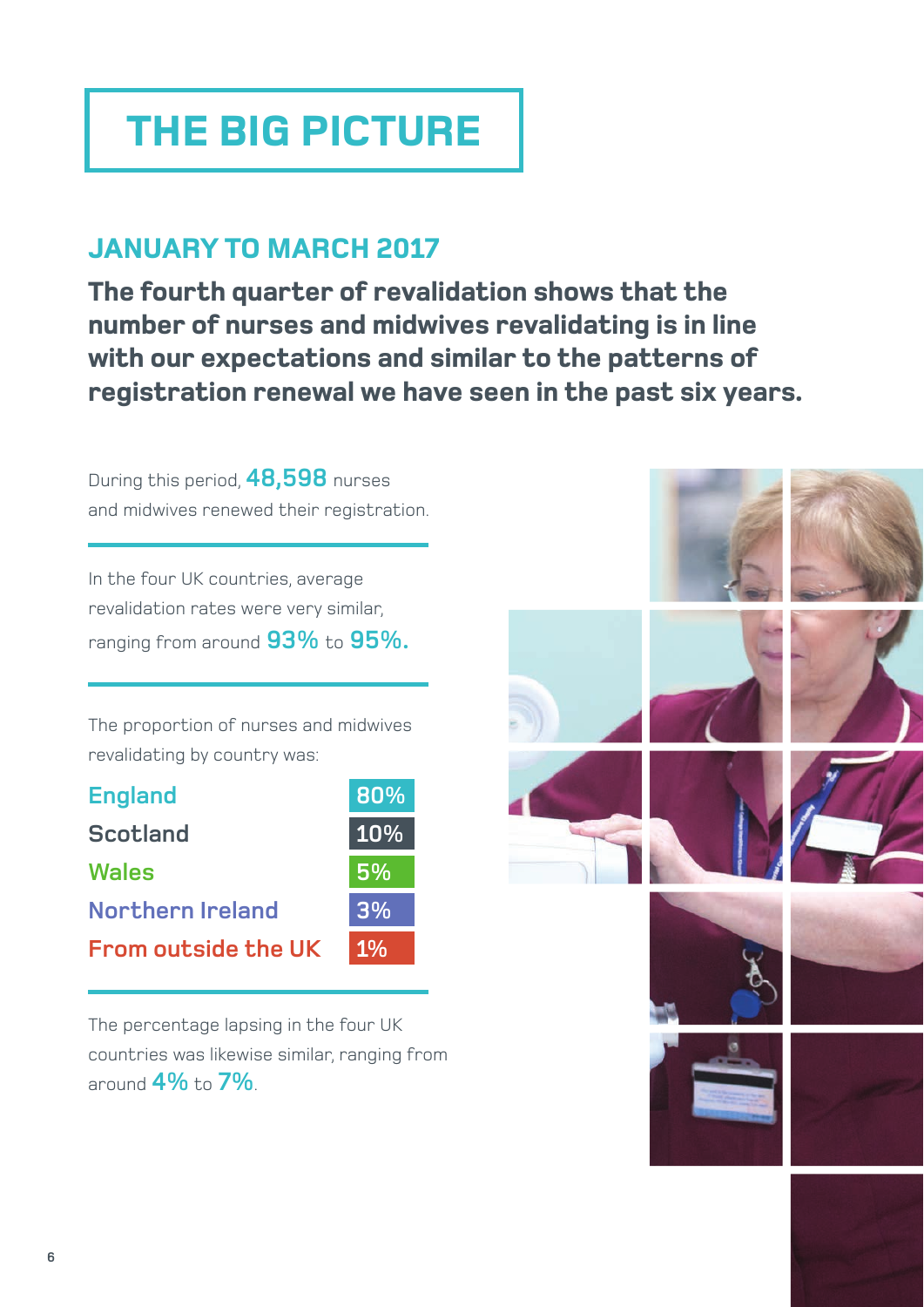### **Figure 1: Revalidation summary table**

**This table summarises the numbers and percentage of nurses and midwives who revalidated with the NMC during the period January–March 2017.**

| <b>Month</b> |                                          | <b>England</b>       | <b>Scotland</b>     | <b>Wales</b>        | Northern<br><b>Ireland</b> | <b>Not</b><br>practising<br>in UK*** | <b>Total</b>         |
|--------------|------------------------------------------|----------------------|---------------------|---------------------|----------------------------|--------------------------------------|----------------------|
| Jan          | Number due to revalidate*                | 11,124               | 1,544               | 462                 | 398                        | 381                                  | 13,909               |
| 2017         | Number (percentage)<br>who revalidated** | 10,426<br>(93.7%)    | 1,444<br>$(93.5\%)$ | 427<br>(92.4%)      | 371<br>$(93.2\%)$          | 209<br>[54.9%]                       | 12,877<br>(92.6%)    |
| Feb          | Number due to revalidate                 | 12,207               | 2,133               | 520                 | 360                        | 352                                  | 15,572               |
| 2017         | Number (percentage)<br>who revalidated   | 11,539<br>$(94.5\%)$ | 1,993<br>(93.4%)    | 490<br>[94.2%]      | 318<br>[88.3%]             | 190<br>$[54.0\%]$                    | 14,530<br>$(93.3\%)$ |
| Mar          | Number due to revalidate                 | 17,910               | 1,708               | 1,760               | 924                        | 460                                  | 22,762               |
| 2017         | Number (percentage)<br>who revalidated   | 16,777<br>(93.7%)    | 1,548<br>$(90.6\%)$ | 1,682<br>$(95.6\%)$ | 894<br>(96.8%)             | 290<br>$(63.0\%)$                    | 21,191<br>$(93.1\%)$ |
| <b>Total</b> | <b>Number due to revalidate</b>          | 41,241               | 5,385               | 2,742               | 1,682                      | 1,193                                | 52,243               |
|              | Number (percentage)<br>who revalidated   | 38,742<br>$(93.9\%)$ | 4,985<br>(92.6%)    | 2,599<br>$(94.8\%)$ | 1,583<br>$(94.1\%)$        | 689<br>(57.8%)                       | 48,598<br>$(93.0\%)$ |

Includes all nurses and midwives who were sent a formal notice to revalidate for January, February or March 2017 (Figure 4).

\*\* Includes all nurses and midwives who revalidated, including through the exceptional circumstances process (Figure 5).

\*\*\* This includes nurses and midwives whose current or most recent practice (those for whom we have an employer address), or their home address is either in the EU/EEA or overseas (outside EU/EEA).

This table does **not** include nurses and midwives who submitted a revalidation application but by the end of their renewal month had not had their revalidation application fully processed. Reasons for this may include that: they were going through the process of verification, had declared cautions and convictions, had declared a determination from another regulator, or were subject to fitness to practise sanctions.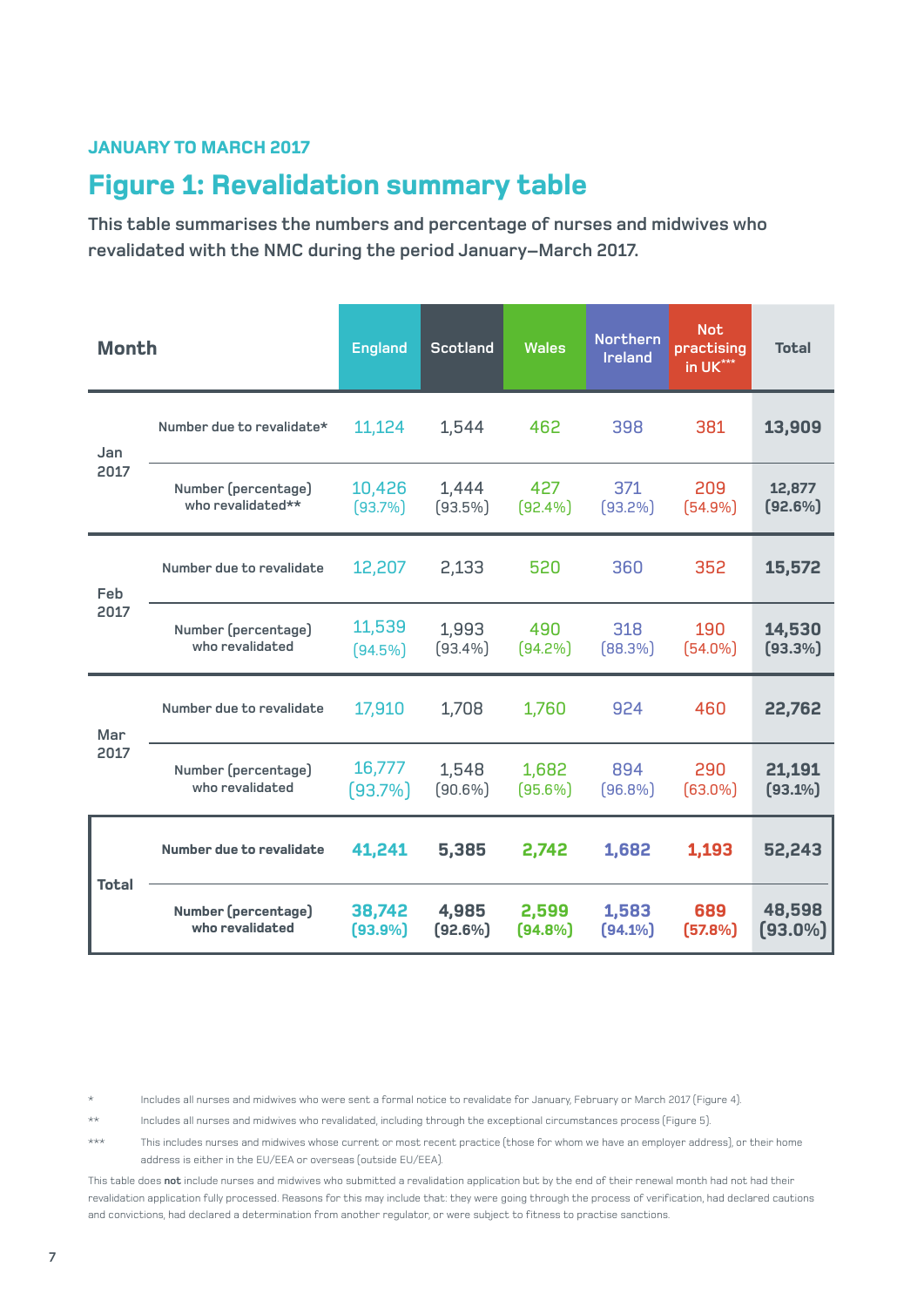## **Figure 2: Number due to renew vs. number revalidating**

**This chart shows the number of nurses and midwives due to revalidate and the number who actually revalidated, broken down by country.**



For each country, the light coloured bar represents those who were due to revalidate, and the dark coloured bar represents those who actually revalidated.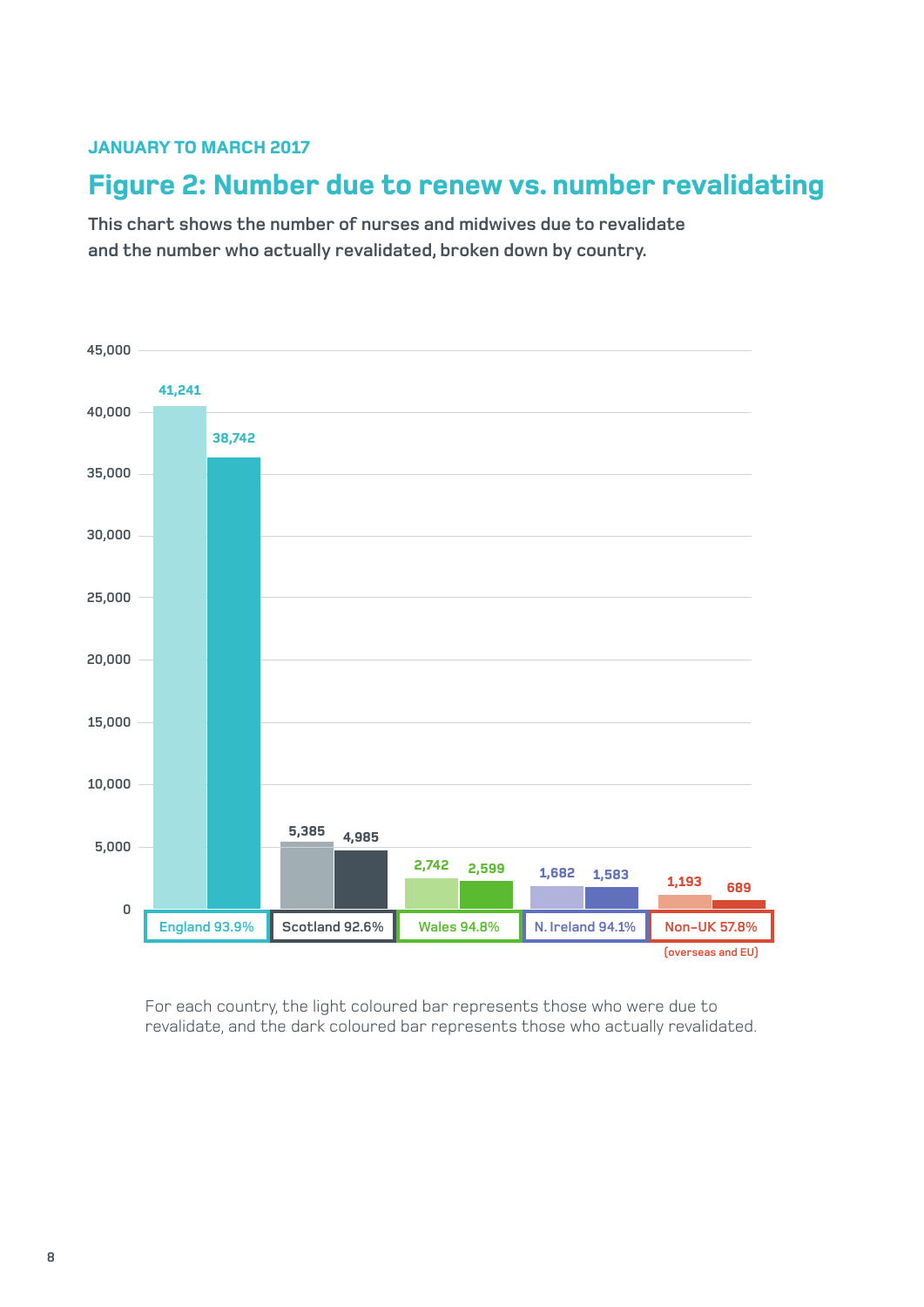# **Figure 3: Revalidated by registration type\* (after revalidation)**

**This chart shows the number and percentage of nurses and midwives who revalidated broken down by registration type after revalidation.**



\* This is a nurse or midwife's registration type **after** their registration is renewed, partially renewed or lapsed.

A specialist community public health nurse (SCPHN) is a registered nurse or midwife who is also registered in the Specialist Community Public Health Nurses' part of the register.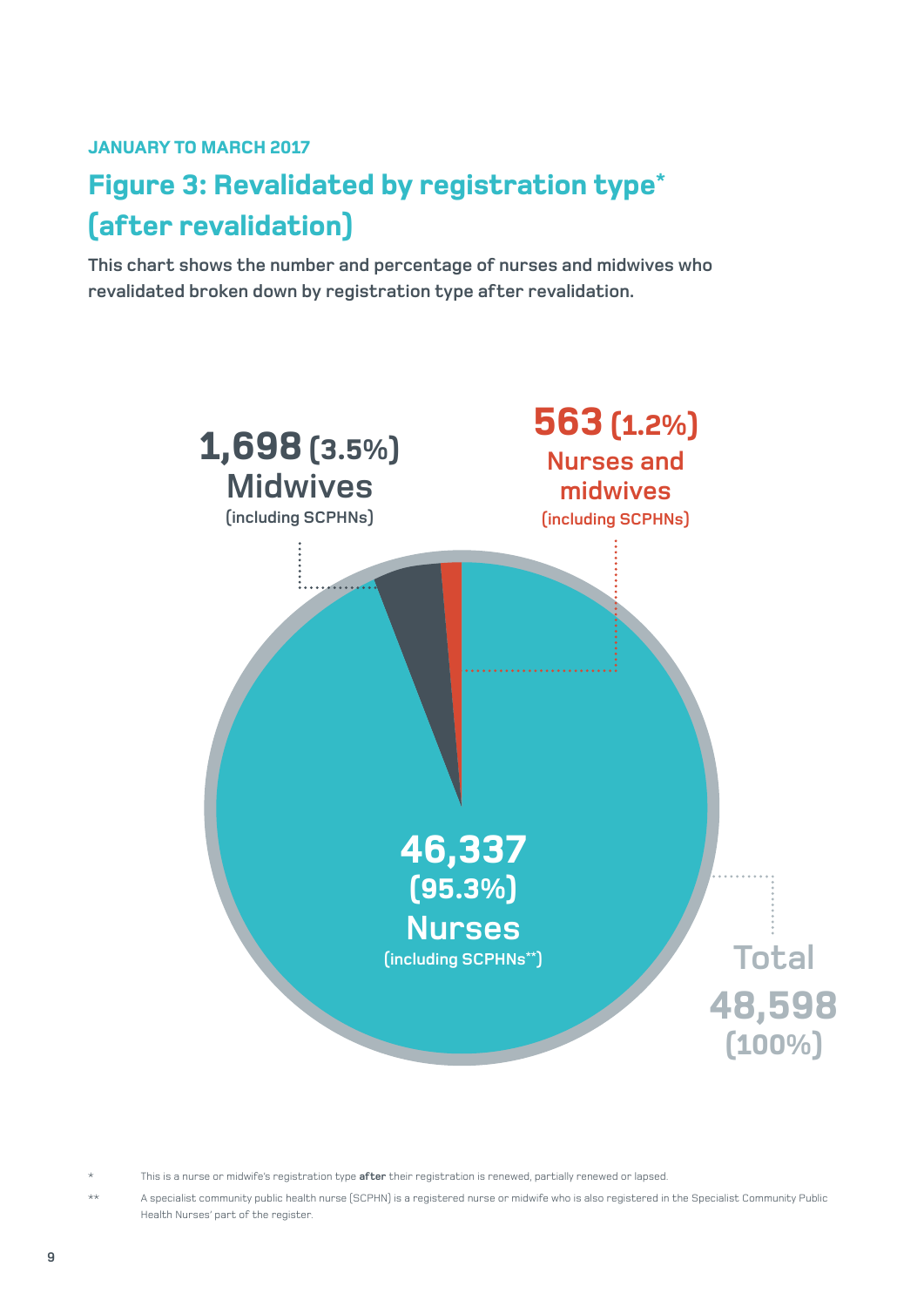### **Figure 4: Number due to revalidate\* by country**

**This table shows the number of nurses and midwives due to revalidate broken down by country.**

| <b>Registration type**</b><br>before revalidation | <b>England</b> | <b>Scotland</b> | <b>Wales</b> | <b>Northern</b><br><b>Ireland</b> | <b>Not</b><br>practising<br>in UK*** | <b>Total</b> |
|---------------------------------------------------|----------------|-----------------|--------------|-----------------------------------|--------------------------------------|--------------|
| <b>Nurse</b>                                      | 37,494         | 4,945           | 2,500        | 1,541                             | 1,093                                | 47,573       |
| <b>Midwife</b>                                    | 1,281          | 180             | 68<br>54     |                                   | 44                                   | 1,627        |
| <b>Nurse and midwife</b>                          | 614            | 55              | 50           | 26                                | 29                                   | 774          |
| <b>Nurse and SCPHN</b>                            | 1,771          | 192             | 119          | 61                                | 22                                   | 2,165        |
| <b>Midwife and SCPHN</b>                          | 46             | 11              | 3            |                                   |                                      | 61           |
| Nurse, midwife<br>and SCPHN                       | 35             | 2               | 2            | $\overline{\phantom{a}}$          | $\overline{4}$                       | 43           |
| <b>Total</b>                                      | 41,241         | 5,385           | 2,742        | 1,682                             | 1,193                                | 52,243       |

\* Includes all nurses and midwives who were sent a formal notice to revalidate for January, February or March 2017.

\*\* This is a nurse or midwife's registration type **before** their registration is renewed, partially renewed or lapsed.

\*\*\* This includes nurses and midwives whose current or most recent practice (those for whom we have an employer address), or their home address is either in the EU/EEA or overseas (outside EU/EEA).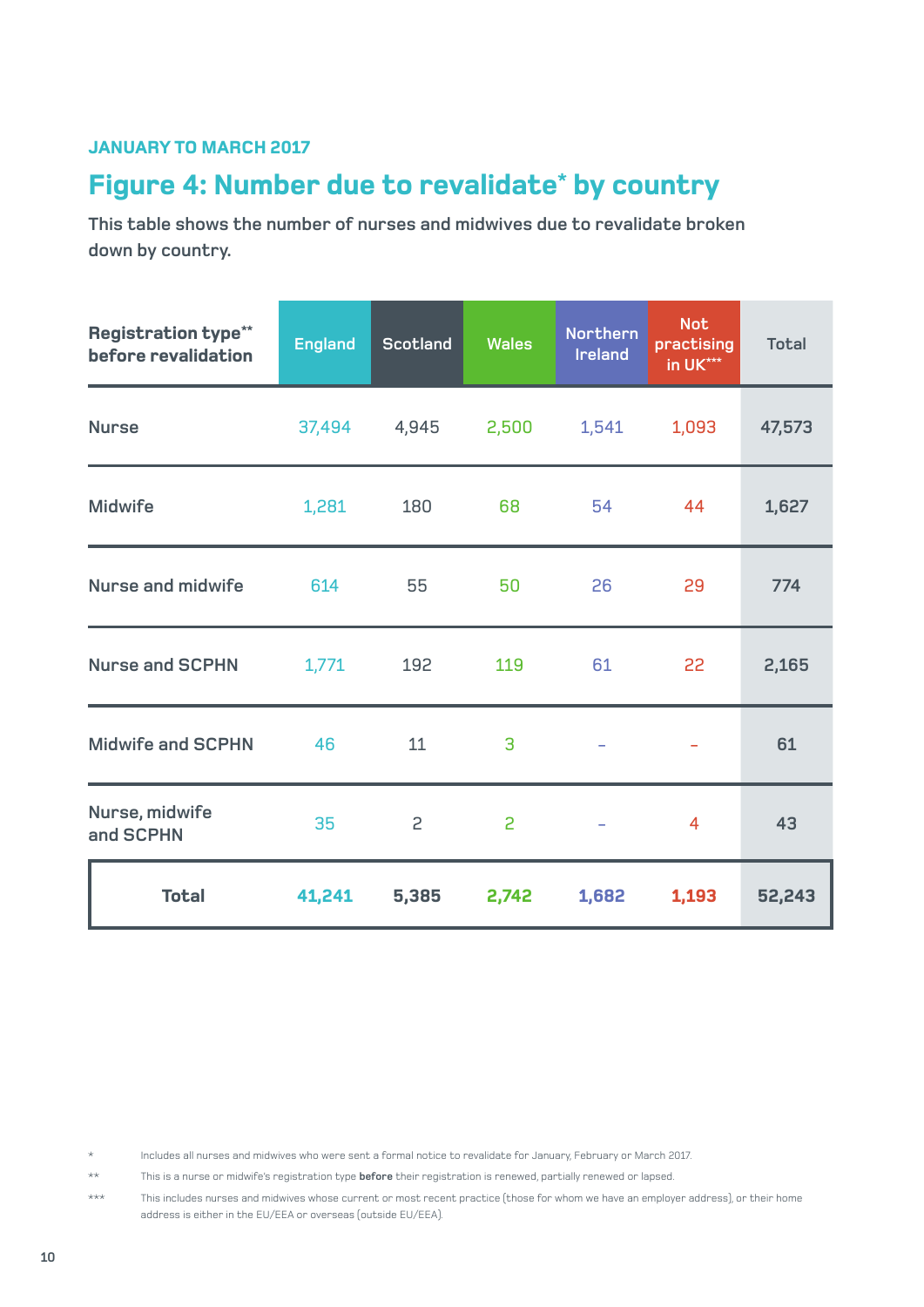### **Figure 5: Total number revalidating**

**This table shows the total number of nurses and midwives who revalidated with the NMC in this quarter. It includes both those who went through the standard revalidation process (Figure 6) and those who completed our exceptional circumstances process (Figure 7). The number of nurses and midwives revalidating is in line with what we would expect to see and is in line with the same period in previous years. There continues to be a pattern of dual registrants choosing to lapse one registration. As with the previous period the majority lapsed their nursing registration to become midwives.**

| <b>Registration type</b><br>after revalidation* | <b>England</b> | <b>Scotland</b> | <b>Wales</b> | <b>Northern</b><br><b>Ireland</b> | <b>Not</b><br>practising<br>in UK** | <b>Total</b> |
|-------------------------------------------------|----------------|-----------------|--------------|-----------------------------------|-------------------------------------|--------------|
| <b>Nurse</b>                                    | 35,260         | 4,565<br>2,372  |              | 1,455                             | 632                                 | 44,284       |
| <b>Midwife</b>                                  | 1,300          | 191             | 72           | 56                                |                                     | 1,639        |
| <b>Nurse and midwife</b>                        | 435            | 29              | 36           | 17                                | 19                                  | 536          |
| <b>Nurse and SCPHN</b>                          | 1,676          | 190             | 116          | 55                                | 16                                  | 2,053        |
| <b>Midwife and SCPHN</b>                        | 46             | 10              | 3            |                                   |                                     | 59           |
| Nurse, midwife<br>25<br>and SCPHN               |                |                 | ۰            |                                   | 2                                   | 27           |
| <b>Total</b>                                    | 38,742         | 4,985           | 2,599        | 1,583                             | 689                                 | 48,598       |

\* This is a nurse or midwife's registration type **after** their registration is renewed, partially renewed or lapsed.

\*\* This includes nurses and midwives whose current or most recent practice (those for whom we have an employer address), or their home address is either in the EU/EEA or overseas (outside EU/EEA).

This table does **not** include nurses and midwives who submitted a revalidation application but by the end of their renewal month had not had their revalidation application fully processed. Reasons for this may include that: they were going through the process of verification, had declared cautions and convictions, had declared a determination from another regulator, or were subject to fitness to practise sanctions.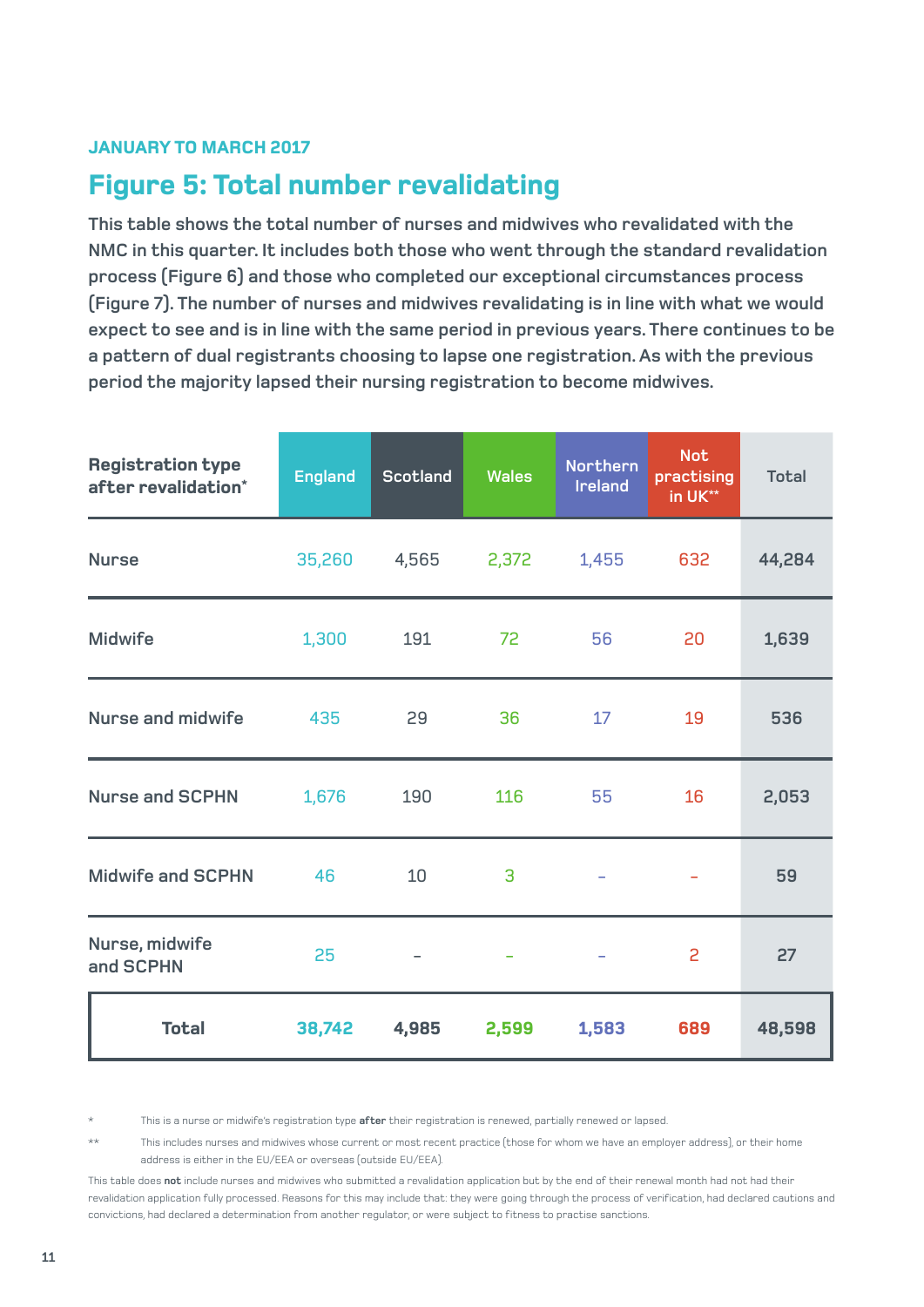# **Figure 6: Number revalidating (excluding those with exceptional circumstances)**

**This table shows the number of nurses and midwives who revalidated through the standard revalidation process. It excludes those who renewed their registration through our exceptional circumstances process.** 

| <b>Registration type</b><br>after revalidation* | <b>England</b> | <b>Scotland</b> | <b>Wales</b> | <b>Northern</b><br><b>Ireland</b> | <b>Not</b><br>practising<br>in UK** | <b>Total</b> |
|-------------------------------------------------|----------------|-----------------|--------------|-----------------------------------|-------------------------------------|--------------|
| <b>Nurse</b>                                    |                | 35,055 4,534    | 2,360        | 1,449                             | 628                                 | 44,026       |
| <b>Midwife</b>                                  | 1,293          | 191             | 71<br>56     |                                   | 20                                  | 1,631        |
| <b>Nurse and midwife</b>                        | 429            | 29              | 36<br>17     |                                   | 19                                  | 530          |
| <b>Nurse and SCPHN</b>                          | 1,663          | 190             | 116          | 54                                | 16                                  | 2,039        |
| <b>Midwife and SCPHN</b>                        | 46             |                 | 3            |                                   |                                     | 59           |
| Nurse, midwife<br>and SCPHN                     | 25             |                 |              |                                   | 2                                   | 27           |
| <b>Total</b>                                    | 38,511         | 4,954           | 2,586        | 1,576                             | 685                                 | 48,312       |

\* This is a nurse or midwife's registration type **after** their registration is renewed, partially renewed or lapsed.

\*\* This includes nurses and midwives whose current or most recent practice (those for whom we have an employer address), or their home address is either in the EU/EEA or overseas (outside EU/EEA).

This table does **not** include nurses and midwives who submitted a revalidation application but by the end of their renewal month had not had their revalidation application fully processed. Reasons for this may include that: they were going through the process of verification, had declared cautions and convictions, had declared a determination from another regulator, or were subject to fitness to practise sanctions.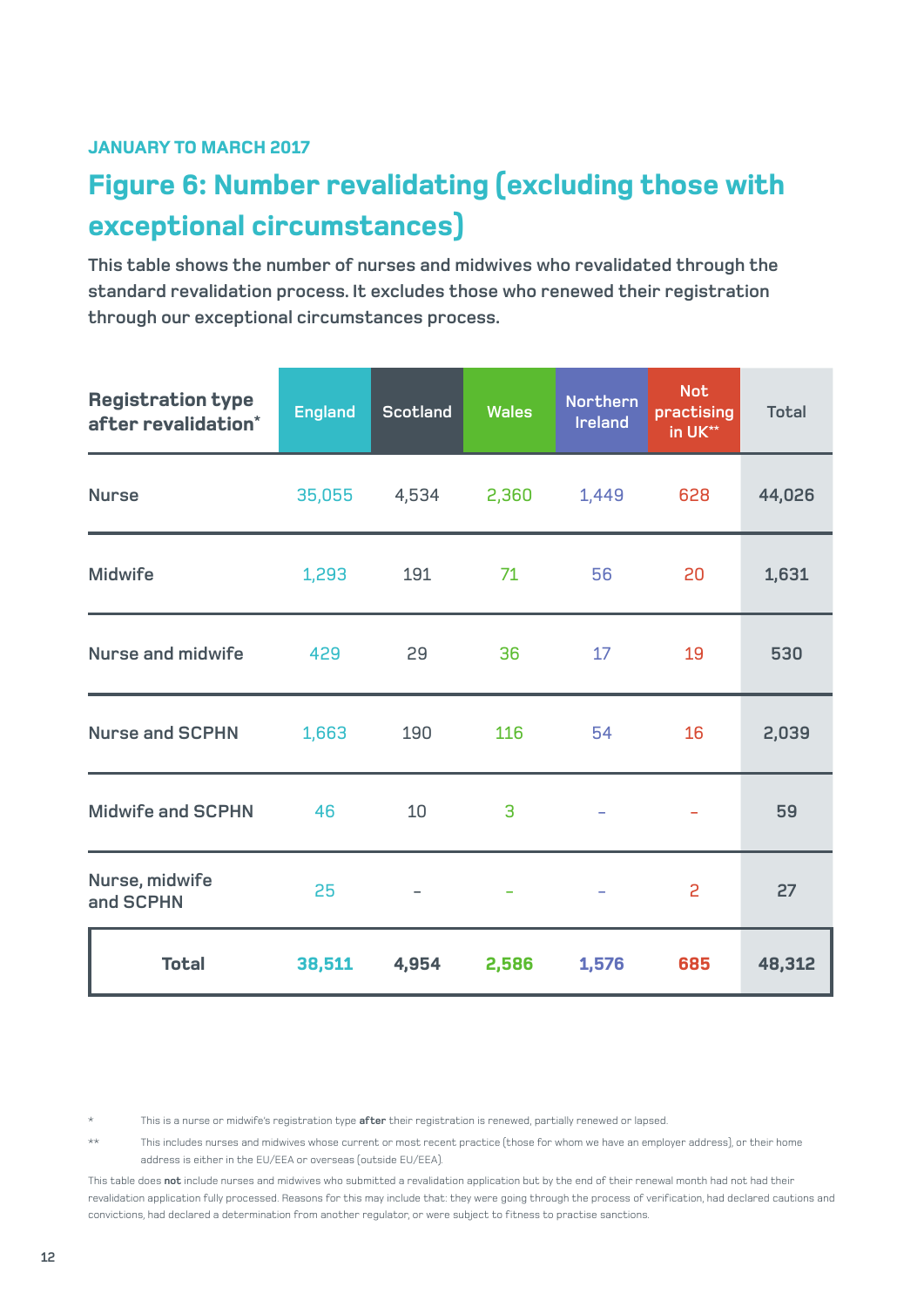# **Figure 7: Revalidation through exceptional circumstances**

**This table shows the number of nurses and midwives who revalidated through our exceptional circumstances process. This includes nurses and midwives who were unable to meet the standard revalidation requirements, for example due to maternity leave or long term illness.**

**Nurses and midwives renewing their registration by completing our exceptional circumstances process are required to meet adjusted revalidation requirements. This includes requirements for practice hours, continuing professional development (CPD), professional indemnity arrangement and a health and character declaration.**

| <b>Registration type</b><br>after revalidation* | <b>England</b> | <b>Scotland</b>          | <b>Wales</b>    | Northern<br><b>Ireland</b> | <b>Not</b><br>practising<br>in UK** | <b>Total</b>   |
|-------------------------------------------------|----------------|--------------------------|-----------------|----------------------------|-------------------------------------|----------------|
| <b>Nurse</b>                                    | 205            | 31                       | 12 <sup>°</sup> | 6                          | $\overline{4}$                      | 258            |
| <b>Midwife</b>                                  | $\overline{7}$ | $\overline{\phantom{a}}$ | $\mathbf{1}$    | $\overline{\phantom{m}}$   |                                     | 8              |
| <b>Nurse and midwife</b>                        | 6              |                          |                 |                            |                                     | $6\phantom{1}$ |
| <b>Nurse and SCPHN</b>                          | 13             | $\overline{\phantom{a}}$ | $\sim$          | $\mathbf{1}$               |                                     | 14             |
| <b>Midwife and SCPHN</b>                        |                |                          |                 |                            |                                     |                |
| Nurse, midwife<br>and SCPHN                     |                | $\overline{\phantom{m}}$ |                 | -                          |                                     |                |
| <b>Total</b>                                    | 231            | 31                       | 13              | 7                          | 4                                   | 286            |

\* This is a nurse or midwife's registration type **after** their registration is renewed, partially renewed or lapsed.

\*\* This includes nurses and midwives whose current or most recent practice (those for whom we have an employer address), or their home address is either in the EU/EEA or overseas (outside EU/EEA).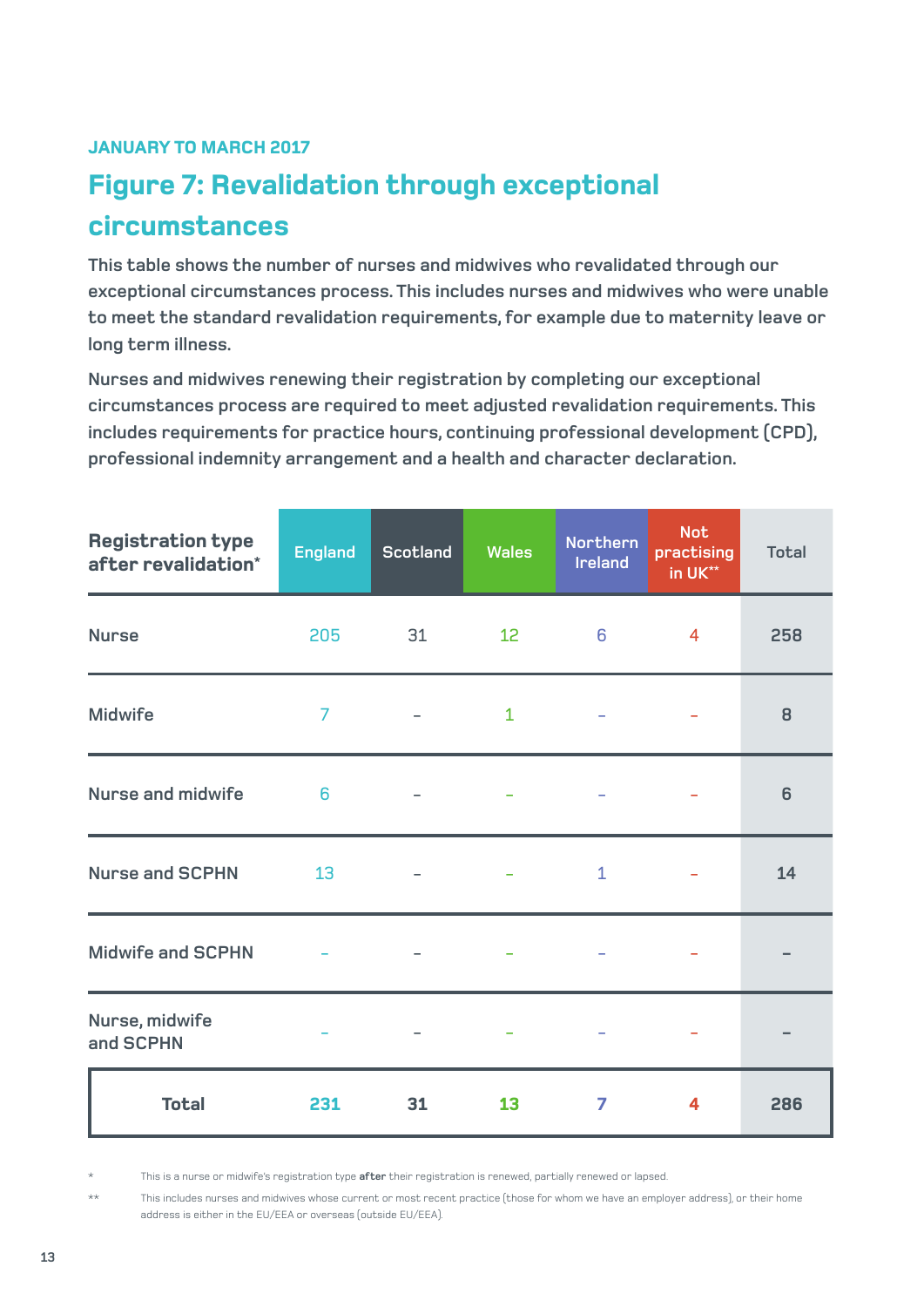### **Figure 8: Lapsed registrations**

**This table shows the number of nurses and midwives who were due to revalidate in this quarter but who lapsed all their registrations. It does not include those holding more than one registration who elected to lapse one or more of those registrations, and retain the remaining registration(s).** 

| Registration<br>type at the<br>point of lapsing*                     | <b>England</b>  | <b>Scotland</b>  | <b>Wales</b>  | <b>Northern</b><br><b>Ireland</b> | <b>Not</b><br>practising<br>in UK** | <b>Total</b>    |
|----------------------------------------------------------------------|-----------------|------------------|---------------|-----------------------------------|-------------------------------------|-----------------|
| <b>Nurse</b>                                                         | 1,986           | 330              | 111           | 79                                | 447                                 | 2,953           |
| <b>Midwife</b>                                                       | 63              | 7                | 8             | 3                                 | 25                                  | 106             |
| <b>Nurse and</b><br>midwife                                          | 25              | 3                |               | 2                                 | 8                                   | 38              |
| <b>Nurse and</b><br><b>SCPHN</b>                                     | 88              | 13               | 2             | 5                                 | 4                                   | 112             |
| <b>Nurse and</b><br><b>SCPHN</b>                                     | 2               |                  |               |                                   | 1                                   | 3               |
| Nurse, midwife<br>and SCPHN                                          | 1               |                  |               |                                   | 1                                   | $\overline{2}$  |
| <b>Total</b><br>(Percentage of those due to<br>revalidate who lapse) | 2,165<br>(5.2%) | 353<br>$(6.6\%)$ | 121<br>(4.4%) | 89<br>$(5.3\%)$                   | 486<br>(40.7%                       | 3,214<br>(6.2%) |

This is a nurse or midwife's registration type at the point of lapsing.

\*\* This includes nurses and midwives whose current or most recent practice (those for whom we have an employer address), or their home address is either in the EU/EEA or overseas (outside EU/EEA).